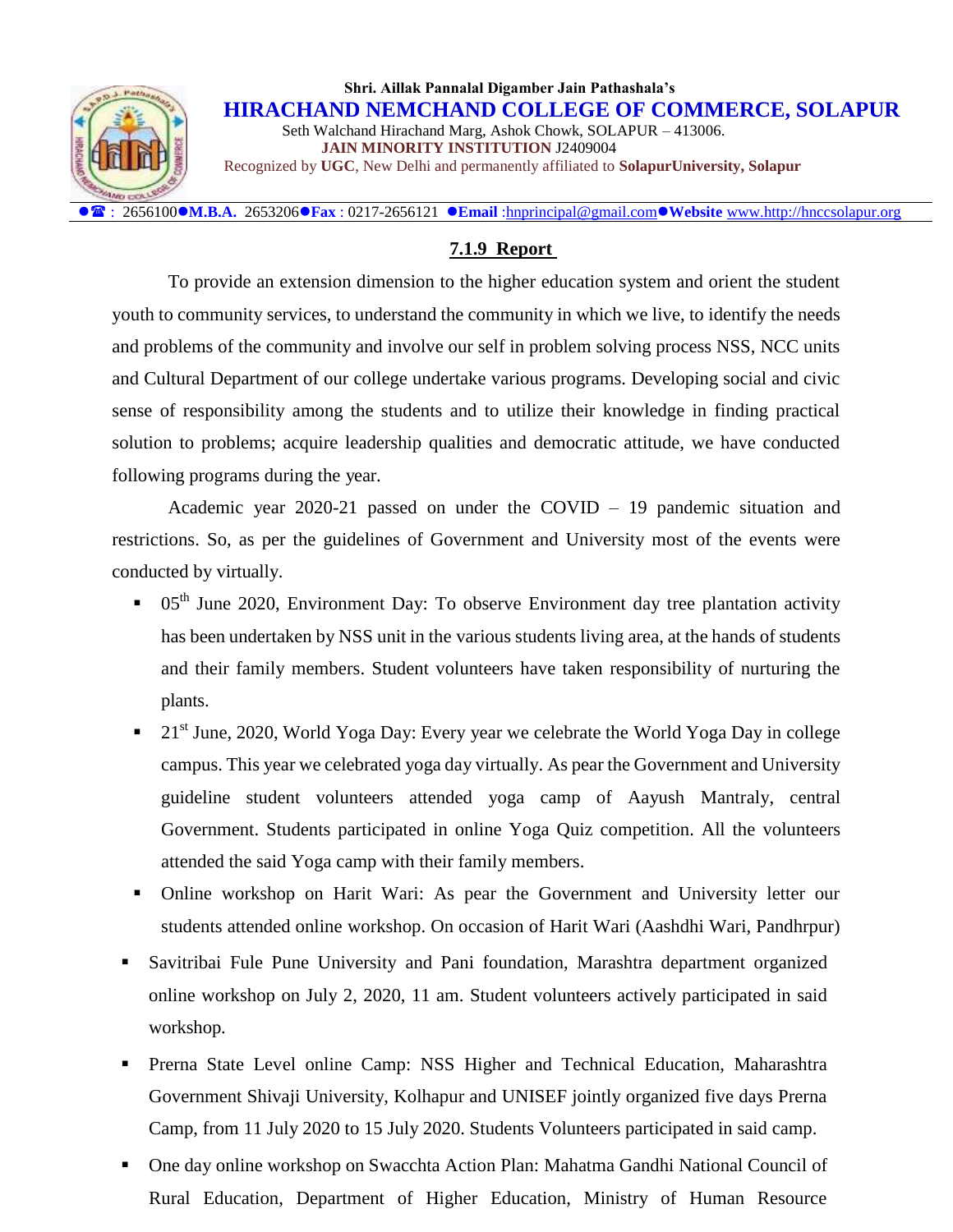Development, Govt. of India organizes one day online workshop on Swacchata Action Plan on dated 28/07/2020 at 4 pm. As pear the University guideline our students participated in said workshop. Mode of conduct: YouTube Live Streaming.

- **Majhi Vasundhara (My Earth): Environment & Climate Change Department, Government** of Maharashtra organizes online "The Majhi Vasundhara Mitra Parivar" and Pledge on same. Our students participated in online programme.
- Corona Awareness Programme: Corona Awareness programme organized by NSS department of HNCCC on  $20<sup>th</sup>$  March 2021. NSS Volunteers actively participated in the said programme. Students distributed mask to needy people.
- Shivjaynati: Chhatrpati Shivaji Maharaj Jayanti celebrated in the college library. Guest lecture organized on this occasion by Mr. Ajit Devsale. Due to pandemic situation limited students and staff members were attended the said programme.
- Corona Awareness Oath: As pear the Government and University guideline Oath has been given to college staff and students for use of hand wash and use of mask.
- National Integration Day: As per the P.A.H. Solapur University and government directives National integration day celebrated in the college on 31 Oct. 2020.
- Tree Plantation: Tree Plantation Programme has been taken by NSS unit in College campus on 21 Feb. 2021. NSS students and staff members have taken actively participation in said programme.
- **Minority Day: On the occasion of minority day online guest lecture organized for students.** Mr. Amol Kasture given a speech on rights of minority students on 18 Dec. 2020.
- In the month of JUNE 2020, 17 NCC cadets from our unit participated in "Yoga day' event held at Solapur.
- In the month of JUNE 2020, 21 NCC cadets participated in Tree plantation held at Solapur In the month of JULY 2020, 25 cadets participated in 'Shapath (Vocal to Local) held at Solapur
- In the month of AUG 2020, 46 NCC cadets participated in 'Swachhata Pakawada (Krida Sankulan Cleaning ) held at Kumatha Naka.
- In the month of AUG 2020, 24 NCC cadets participated in 'FIT INDIA' held in Solapur. In the month of AUG 2020, 46 NCC cadets participated in Swachhata Pakawada (plogging) held at Karanik Nagar Solapur.
- In the month of DEC 2020, 46 NCC cadets participated in inauguration of event with cleanliness held at HN College, Solapur.
- . Cleaning Historical place was held with 46 NCC cadets at Ashok Chowk, Solapur. College cleaning and hand washing event was held with 52 cadets at HN College, Solapur.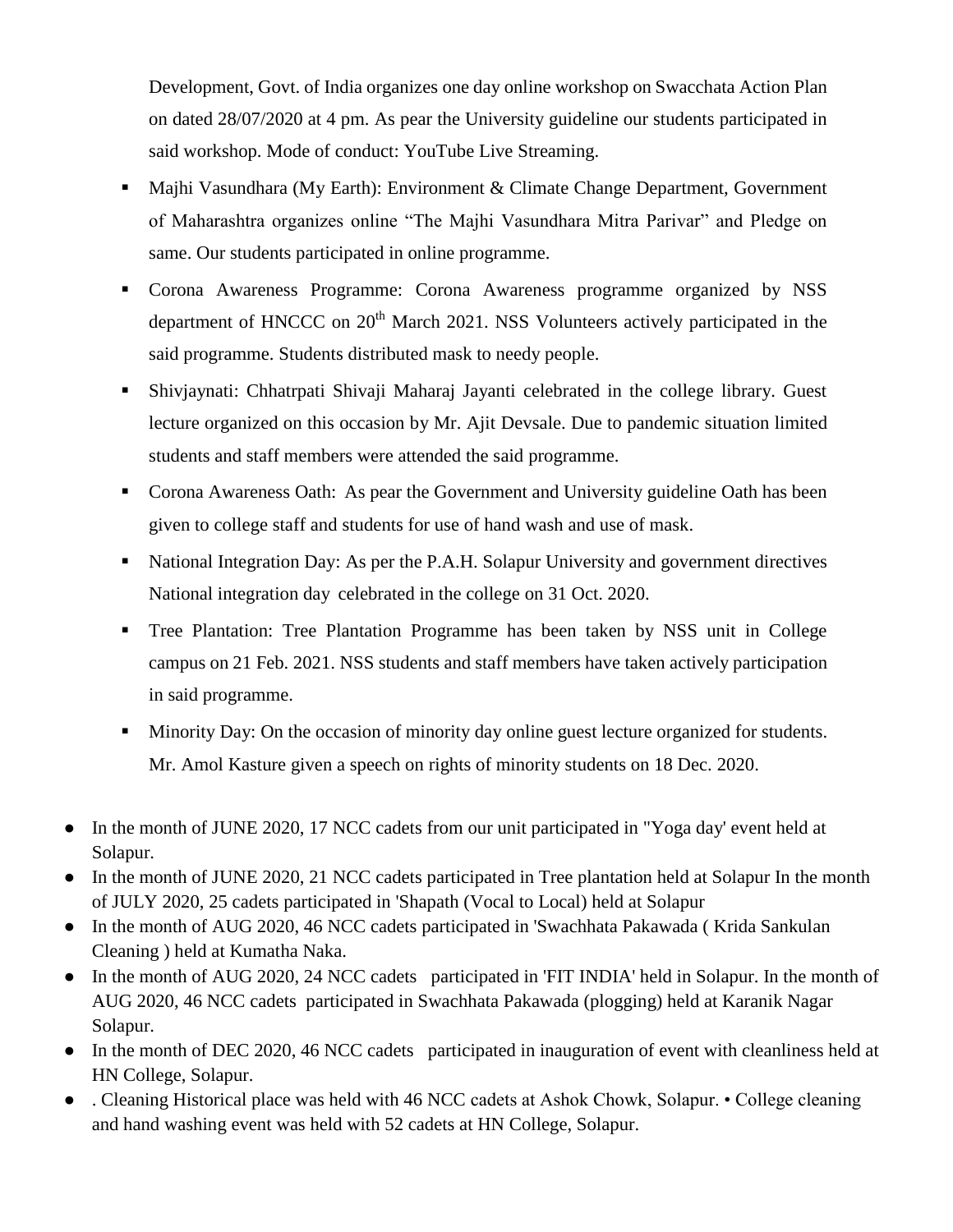#### **Voter Awareness Forum**

Following activities are conducted under this platform to increase the voter awareness, focus on importance of democracy and good governance amongst young voters.

| <b>Sr</b> | Date           | <b>Activity</b>      | <b>Guest / Organizer</b> | Forum                  |
|-----------|----------------|----------------------|--------------------------|------------------------|
|           | $25th$ January | Voter's Day          | <b>Voter Awareness</b>   | <b>Voter Awareness</b> |
|           | 2021           | Celebration - oath   | <b>Forum</b>             | Forum                  |
| 2         | $25th$ January | <b>Online Debate</b> | <b>Voter Awareness</b>   | <b>Voter Awareness</b> |
|           | 2021           | Competition          | Forum                    | Forum                  |

# **Women Empowerment Centre - Hirkani and ICC Programs for Women Empowerment and Gender Sensitization**

| <b>Sr</b><br>N <sub>0</sub> | Date                   | <b>Activity</b> | <b>Guest / Organizer</b> | <b>Forum</b>               |
|-----------------------------|------------------------|-----------------|--------------------------|----------------------------|
| 1                           | 08 <sup>tn</sup> March | Webinar on      |                          | Women                      |
|                             | 2021                   | "We are         | Mrs Manjusha             | Empowerment                |
|                             | Google Meet            | Generation      | Gadgil                   | Centre - Hirkarni and      |
|                             |                        | Equality"       |                          | <b>Internal Complaints</b> |
|                             |                        |                 |                          | Committee.                 |
|                             |                        | Webinar on      | Hon. Shahikant           | Internal Complaint         |
|                             | $20th$ February        | Awareness on    | Mokashi (Civil           | Committee(ICC)             |
|                             | 2021                   | Laws for social | Judge, Senior            |                            |
|                             |                        | Justice and     | Division) Miss.          |                            |
|                             |                        | Protection of   | Devyani Kingai –         |                            |
|                             |                        | Women           | Adv (Solapur Court)      |                            |
|                             |                        |                 |                          |                            |